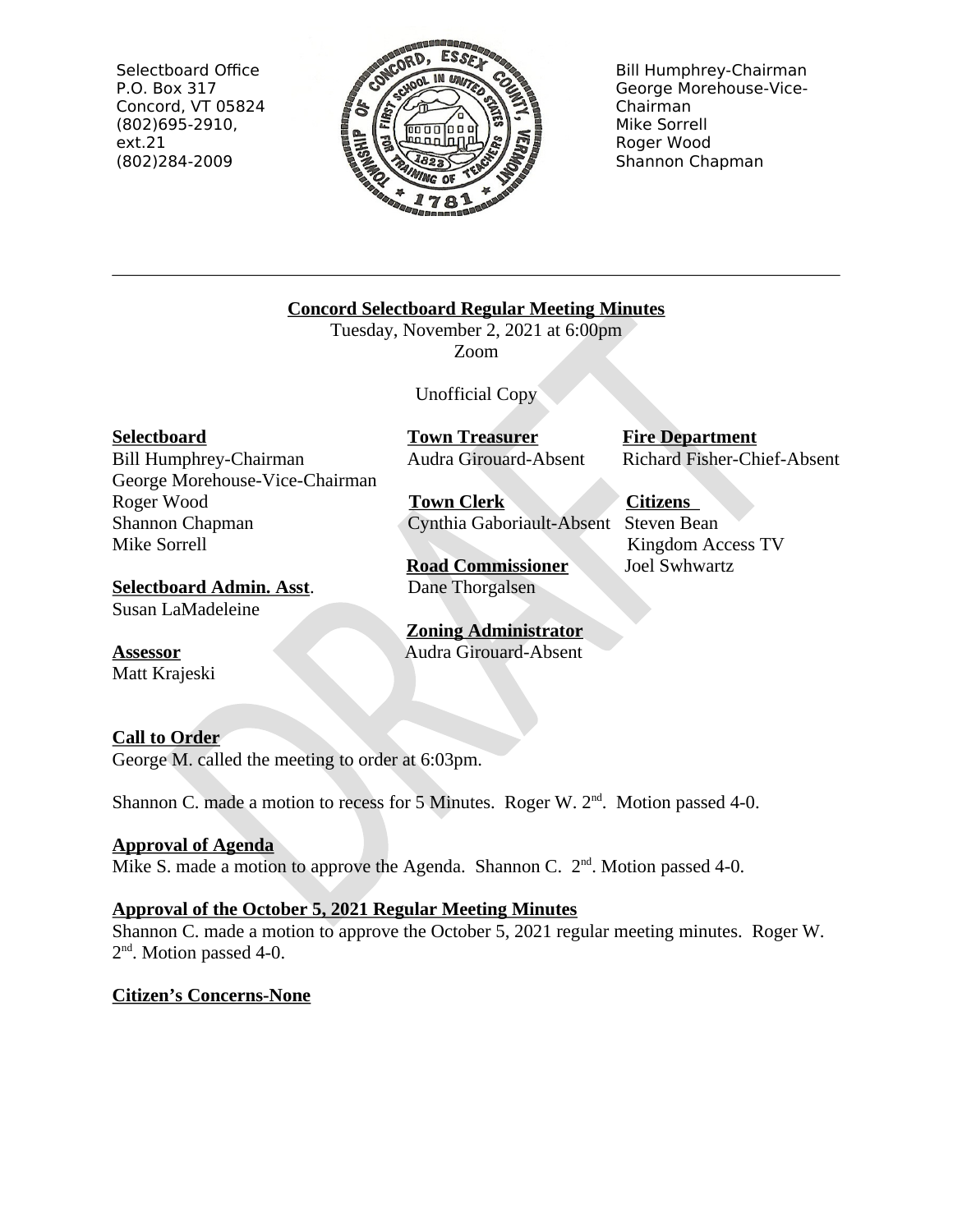# **Old Business**

## **Town Clerk-Absent**

Cindy G. submitted a Delinguent Dog Report for the Board to review. She suggested that the Board not send out delinquent notices and to start licensing dogs January 2022.

Shannon C. made a motion to not send out delinquent dog notices and for the Town Clerk to start licensing dogs in January 2022. Mike S. 2<sup>nd</sup>. Motion passed 5-0

## **Town Treasurer-Absent**

Audra G. emailed the October reports and Warrants to the Board for review. She also provided a report for the Board. She stated that the Planning/Zoning Board has begun discussions concerning the ARPA funds. The Town will be receiving \$364,389.92. She stated that the Taxes are due on November 5, 2021and that she has collected about 70%. Her office will be open Friday, November 5, 2021 from 7:30am to 6:00pm.

The Tax Sale will be held on November  $9<sup>th</sup>$ , 2021 at 10:00am at the Municipal Building. She requested that the Board appoint a Selectboard member to attend the meeting.

Mike S. made a motion to appoint Shannon C. to attend the Tax Sale. Roger W. 2<sup>nd</sup>. Motion passed 5-0.

A brief discussion was held concerning the properties for the Tax Sale.

Consensus of the Board to not bid on any of the properties.

## **Zoning Administrator-Absent**

Audra G. submitted a report for the Board to review. She updated the board concerning the Shirley Bunnell Property, two payments have been received and the Town is waiting for a signature on a promissory note.

Schwag Property, a motion for judgement has been filed. There is a dumpster on the property and some cleanup has begun.

Pam Bunnell Property, nothing has changed. There was a hearing on November 1, 2021, there is no update.

She stated that she has received a complaint concerning a property located at 451 Long Hill Road owned by Kirkaldy Brown and Miranda Gillilan. The owners are living in a camper with no septic and have built a structure with no permit. She requested guidance from the Board on how to proceed.

Consensus of the Board to send the matter to the Town attorney, Dan McCabe.

She also stated that there is a camper being used as a primitive camp on Cedar Street and that the owner is leaving their vehicle in the Town right of way. The Board asked Dane T. to talk with the owner about parking in the right of way.

## **Road Commissioner**

# **Bradley Vale Road**

A brief discussion was held concerning the Bradley Vale Road. Susan L. will speak with the State again concerning the matter. More information at the December meeting.

Susan L. presented the Board with the invoice for the Oregon Road paving project. She stated that the invoice in \$389.44 more that the quote that was submitted due to additional pavement on a section of the apron.

George M. made a motion to approve the additional \$389.44 on the Oregon Road Paving project. Mike S. 2<sup>nd</sup>. Motion passed 5-0.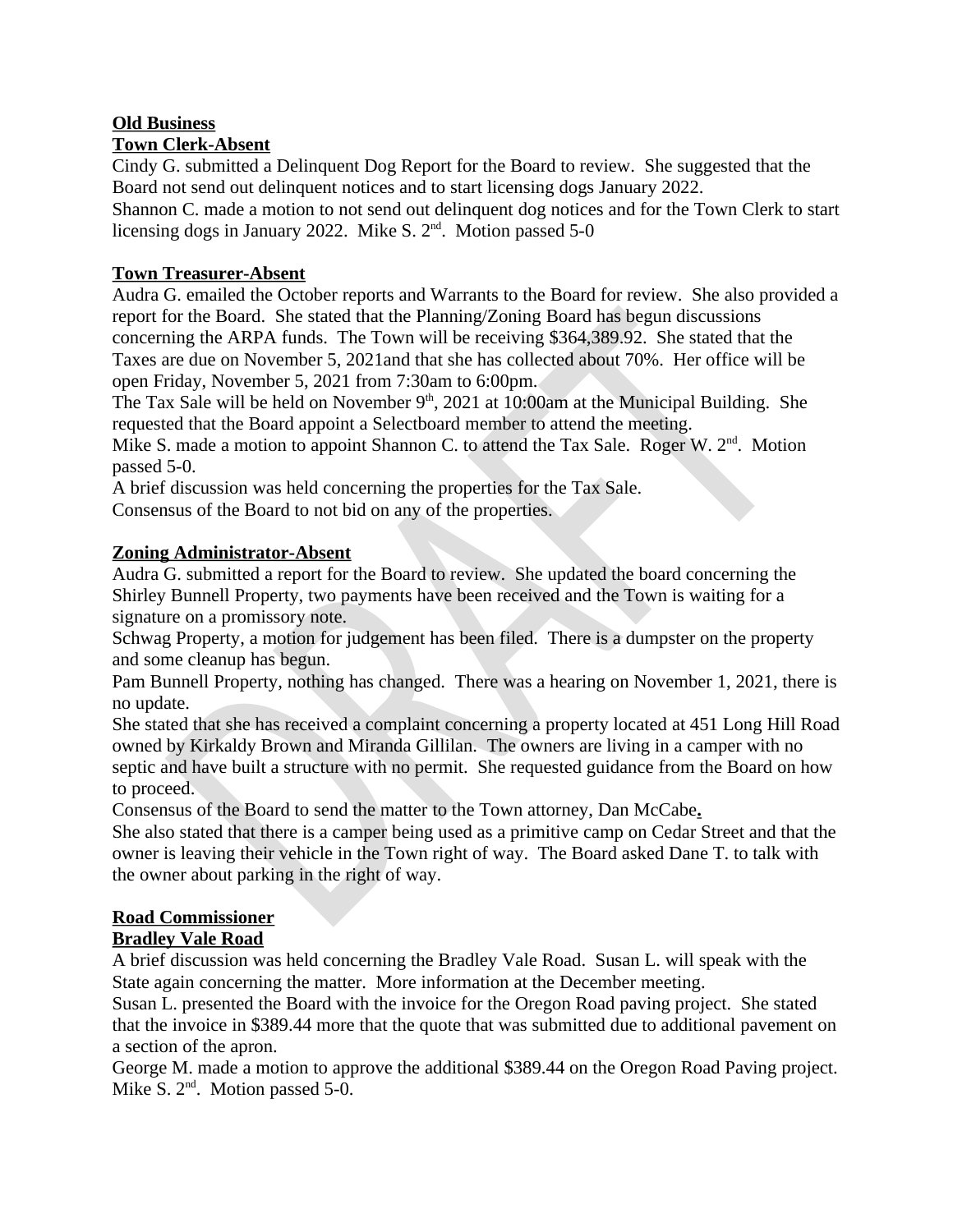Dane T. stated that all Grant funded road projects are now complete and can be submitted for payment. He also stated that the new Town truck is almost ready and that it is just waiting to have the dump body painted and should be ready by next week.

He asked the Board what should be done with the old F550 Town truck.

Consensus of the Board to park the old F550 Town truck by the side of the road for sale. Truck and Sander will be separately.

## **Fire Department-Absent**

Old Fire Truck has been sold. Further details at the December meeting.

## **Planning Board-Absent**

### **Communication Union District**

Bill H. stated that there will be a Public Hearing on Thursday, November 11, 2021 at 7:00pm. The Hearing will be via Zoom and in person. https://zoom.us/j/99415548419. Physical Location is 142 Eastern Ave., St. Johnsbury.

### **Ordinances-Tabled**

## The Trust for Public Land and Dept. of Forests, Parks and Recreation

Roger Joslin-Camper's Lane submitted a letter encouraging the Board to support the conservation easement for the Brown property. Consensus of the Board is to remain neutral.

#### **Assessors**

Matt K. spoke to the Board concerning the Trust for Public Land and Dept. of Forests. Parks and Recreation. He answered question that the Board had concerning the taxes on the property and what it will mean for the community.

#### **New Business**

#### **Employee Health Insurance**

Susan L. presented the Blue Cross Blue Shield employee Health Insurance renewal information to the Board for review.

Mike S. made a motion to stay with the existing Blue Cross Blue Shield Platinum Health Plan for the employees. Roger W.  $2<sup>nd</sup>$ . Motion passed 4-1.

George M. made a motion for the Town to continue paying 87.5% of the employee premiums. Mike S.  $2<sup>nd</sup>$ . Motion passed 4-1.

## **Health Equity-Reimbursement Fund**

Susan L. submitted the Health Equity information to the Board for review. George M. made as motion to retain the Heathy Equity Reimbursement Fund at the same percentage of 87.5% for the employee deductibles. Mike S.  $2^{nd}$ . Motion passed 4-1.

#### **National Opioids Settlement-Tabled**

Susan L. will contact the Concord Health Center and the Sheriff